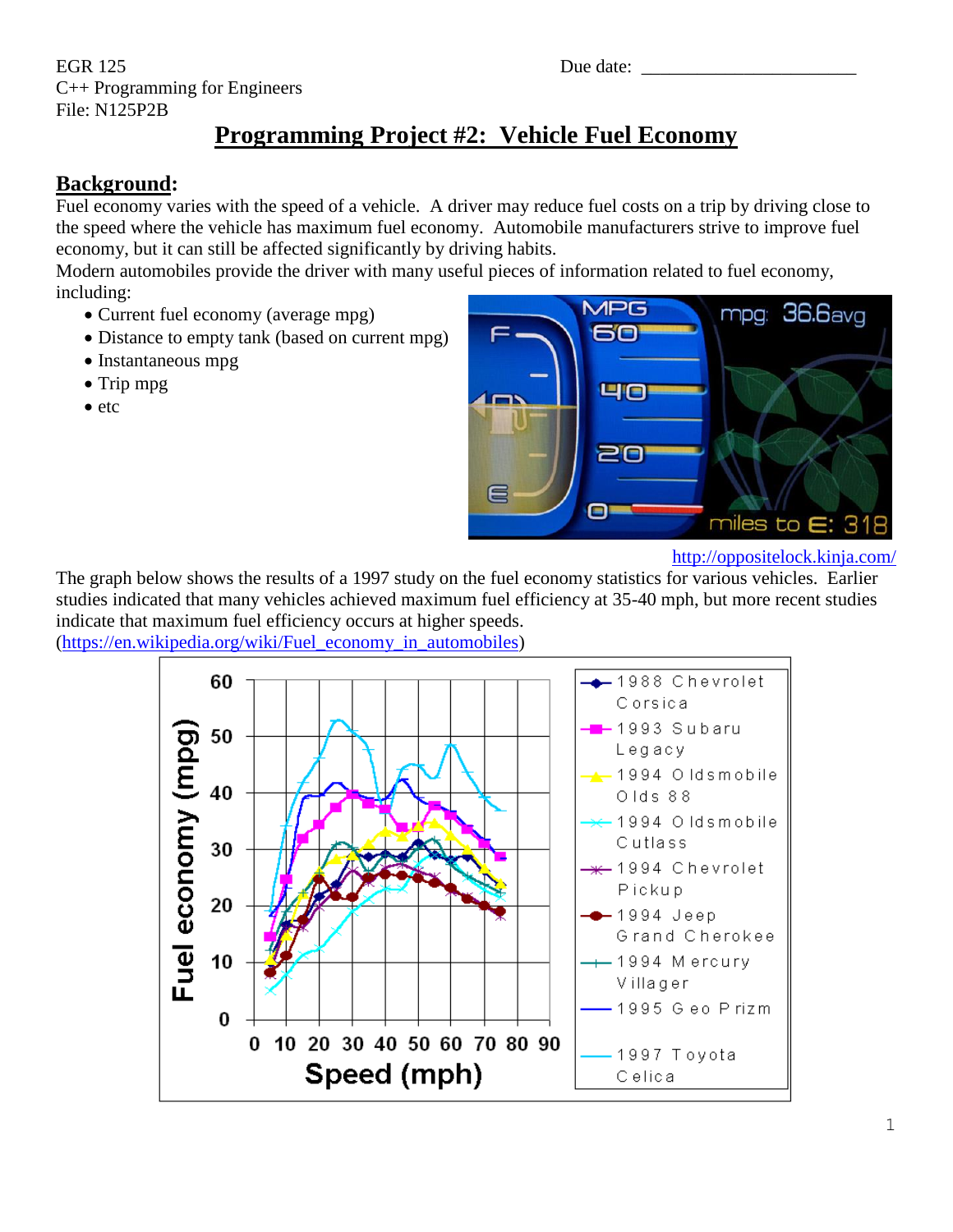#### **Modeling Fuel Economy**

A simplified analysis of a certain vehicle indicates that its fuel economy can be modeled by a  $2<sup>nd</sup>$ -order polynomial of the form  $y = Ax^2 + Bx + C$ , where

 $y =$  fuel economy (in miles per gallon, mpg)

 $x = speed (in miles per hour, mph)$ 

In the graph below,  $A = -0.004$ ,  $B = 0.45$ , and  $C = 16$ . The graph indicates that the maximum fuel economy occurs at a speed of about 56 mph.



### **Program Requirements:**

Write a C++ program to perform various calculations related to the fuel economy of a vehicle where the fuel economy is modeling using a polynomial of the form  $y = Ax^2 + Bx + C$ , where

 $y =$  fuel economy in miles per gallon (mpg)

 $x = speed in miles per hour (mph)$ 

In particular:

1. *Inputs*: The user should be prompted to input the following information.

- The values for coefficients A, B, and C used to model the fuel efficiency
- The capacity of the fuel tank (in gallons).
- The current amount of fuel in the tank (in gallons).
- The current speed of the vehicle (in mpg)
- The distance to be travelled on the current trip (in miles)
- The cost per gallon for gasoline
- The minimum speed, Smin, to be used in the table of Fuel Economy vs Speed
- The maximum speed, Smax, to be used in the table of Fuel Economy vs Speed
- The speed increment, Sinc, to be used in the table of Fuel Economy vs Speed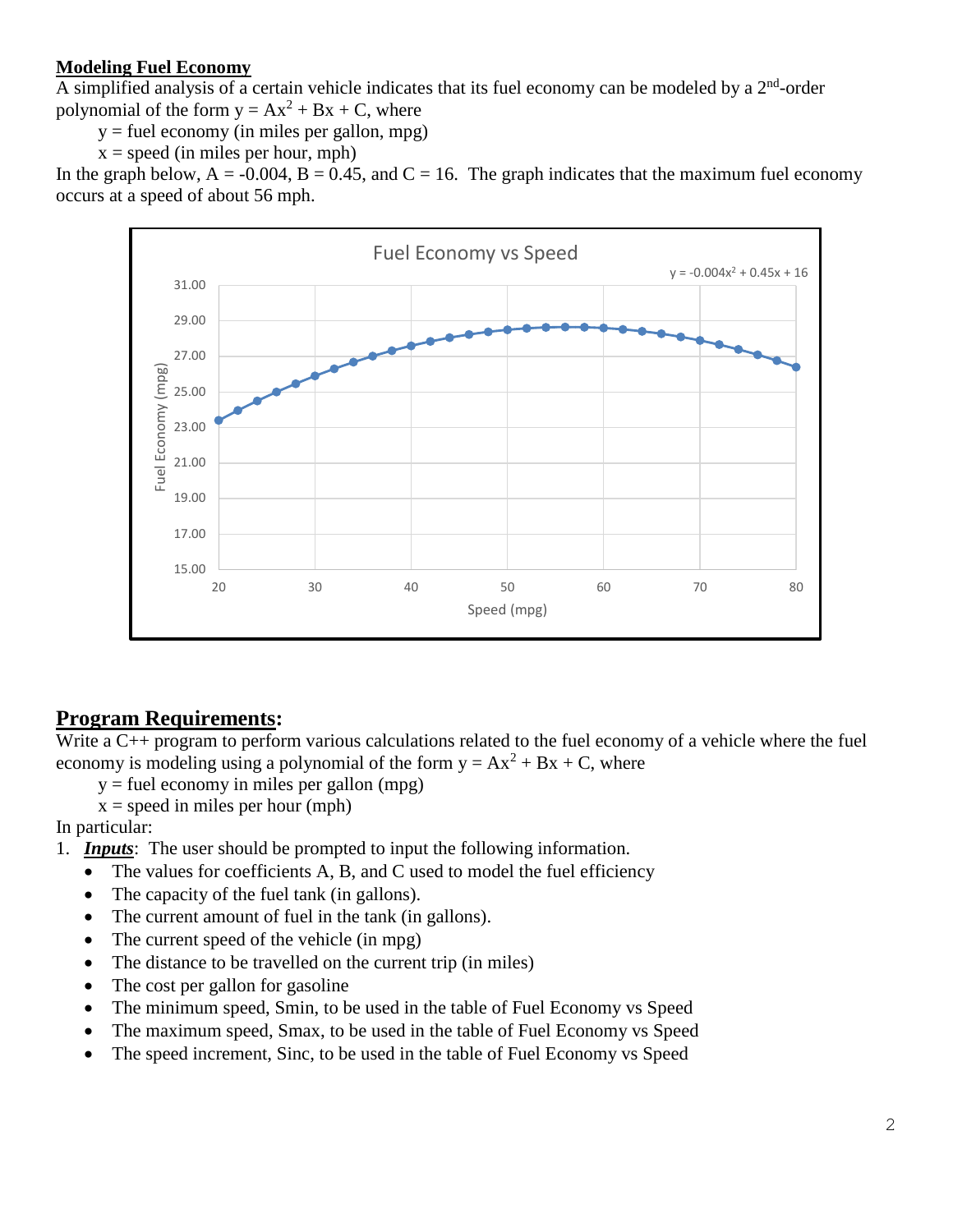- 2. *Functions*: The program should use at least 4 user-defined functions (in addition to main) as described below.
	- **MPG(A, B, C, Speed)** This function returns the fuel economy in mpg for a given speed in mph.
	- **PrintTable(Smin, Smax, Sinc A, B, C)** This function will print a table of Speed (in mpg) and Fuel Economy (in mpg).
		- o Use the range of speeds indicated with the speed increment indicated.
		- o This function should call the function MPG above.
		- o Fuel economy should be calculated using the coefficients A, B, and C provided.
		- o Include a table heading with units.
		- o Display speeds as integers and fuel economy with 2 digits after the decimal point (include trailing zeros).
	- **MaxEconomy(Smin, Smax, Sinc A, B, C, MaxMPG, MaxMPH)** This function will return the maximum mpg and the corresponding speed value using the speed range and increment specified. This function should call the function MPG above.
	- Use at least one more useful (user-defined) function to calculate one or more of the program outputs.
- 3. *Outputs*: The program output should include the following:
	- Neatly summarize the input values
	- A table of Speed and Fuel Economy values (created by the PrintTable function above).
	- The maximum fuel economy (in mpg) and the corresponding speed (determined by the MaxEconomy function above).
	- The fuel economy (in mpg) at the current speed
	- The minimum fuel economy (in mph) and the corresponding speed. Note: This does not always occur at the minimum speed.
	- For the current speed, trip distance, number of gallons currently in the tank, and cost per gallon for fuel (show the value of each), display the following:
		- o The fuel economy (in mpg)
		- o Speed for the trip (in mph)
		- o The fuel cost for the trip.
		- o The number of gallons that will be used for the trip.
		- o The time to reach the destination.
		- o State how many times you will need to stop for gas. Assume that the tank must be filled when it is 10% full.
		- o State the number of gallons of gas will be left in the tank at the end of the trip.
		- o State the number of miles until the next time the tank must be filled (after the trip).
	- Repeat the above if you drive at the speed for maximum fuel economy. Also state how many gallons of gas were saved and how much money was saved by driving at the speed for maximum fuel efficiency.
	- Use a suitable number of digits for all numeric outputs and include units when appropriate.
- 4. *Error Checks*: The program should check for appropriate ranges for inputs and allow the user to re-enter any incorrect inputs, including:
	- Fuel tank capacity: 0 to 20 gallons
	- Current amount of fuel in tank: 20% 100% of fuel tank capacity
	- Current speed of vehicle: 20 to 80 mph
	- Distance to be travelled: Must be  $> 0$
	- Cost per gasoline: Must be  $> 0$
	- Minimum speed for table (Smin): Integer value where  $20 <$  Smin  $< 50$
	- Maximum speed for table (Smax): Integer value where  $(Smin + 10) < Smax < 80$
	- Speed increment for table (Sinc): Integer value where  $0 <$  Sinc  $<$  (Smax Smin)/5
- 5. *Re-running the Program*: Include a loop that will give the user the option of re-running the program.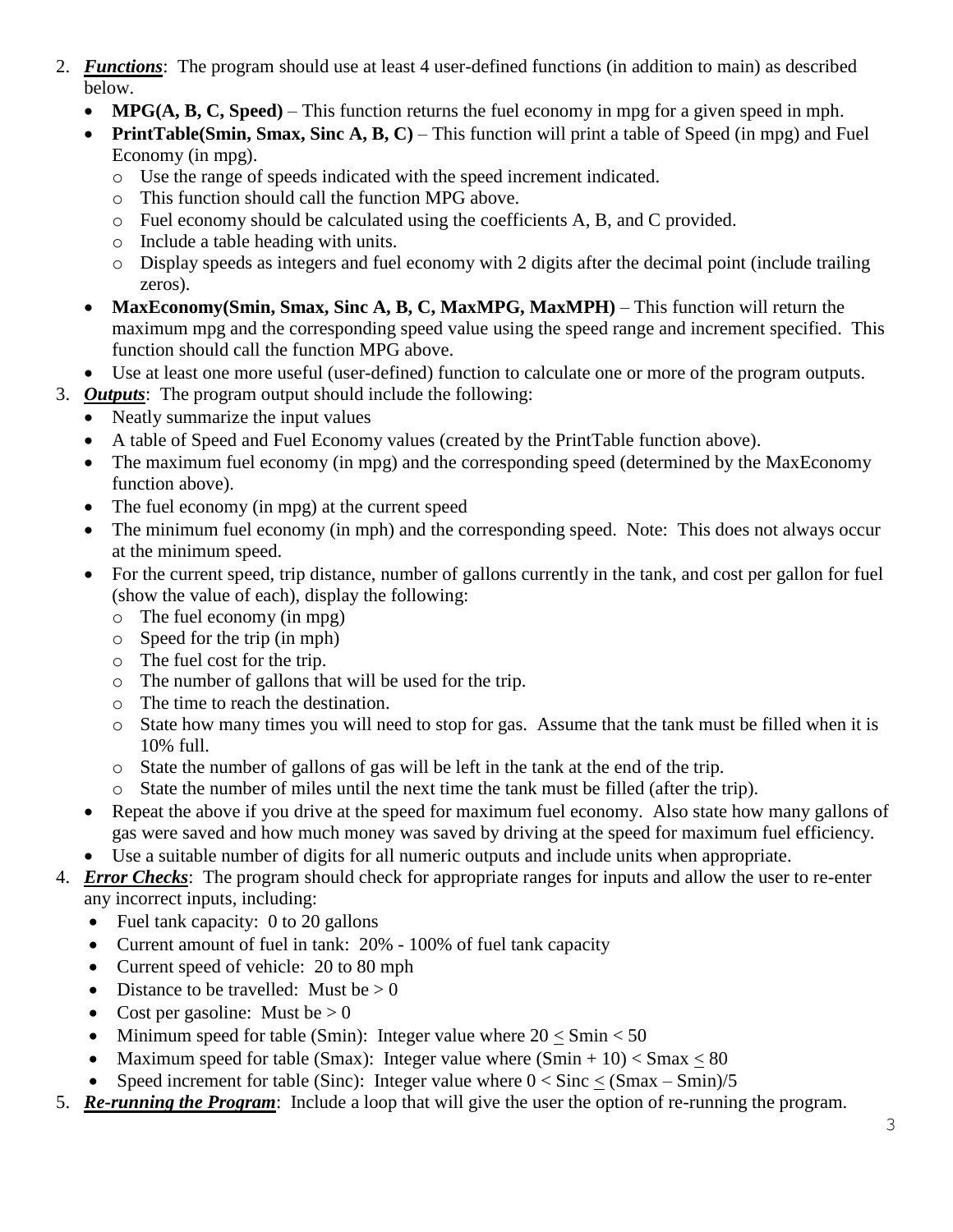**Example:** The output does not need to look exactly like this, but it should have the same information. Some results have been omitted.

 $A = -0.004$  $B = 0.45$  $C = 16$ 18.0 gallon fuel tank 17.0 gallons currently in the tank Current speed: 40 mph 100 miles to be travelled Gasoline cost: \$2.50/gallon Let S vary from 20 mph to 80 mph in 2 mph increments

Fuel Economy Table: Speed (mph) Fuel Economy (mpg) 20 23.40 22 23.96 . . 80 26.60

Maximum Fuel Economy: 28.66 mpg at 56 mph Current Fuel Economy: 27.60 mpg at 40 mph Minimum Fuel Economy: 23.40 mpg at 20 mph

Trip Option #1:

Travelling 100 miles at 40 mph with 17.0 gallons currently in the tank and gas cost of \$2.50:

- Fuel economy: 27.60 mpg
- Speed: 40 mph
- Fuel cost for the trip:
- Number of gallons that will be used for the trip:
- Time to reach the destination:
- Number of times to fill the tank:
- Number of gallons left in the tank after the trip:
- Number of miles until the next time the tank must be filled after the trip:

#### Trip Option #2:

Travelling 100 miles at 56 mph with 17.0 gallons currently in the tank and gas cost of \$2.50:

- Fuel economy: 28.66 mpg
- Speed: 56 mph
- Fuel cost for the trip:
- Number of gallons that will be used for the trip:
- Time to reach the destination:
- Number of times to fill the tank:
- Number of gallons left in the tank after the trip:
- Number of miles until the next time the tank must be filled after the trip:
- Number of gallons saved by driving at maximum fuel economy (compared to speed in Option 1):
- Amount of money saved by driving at maximum fuel economy: